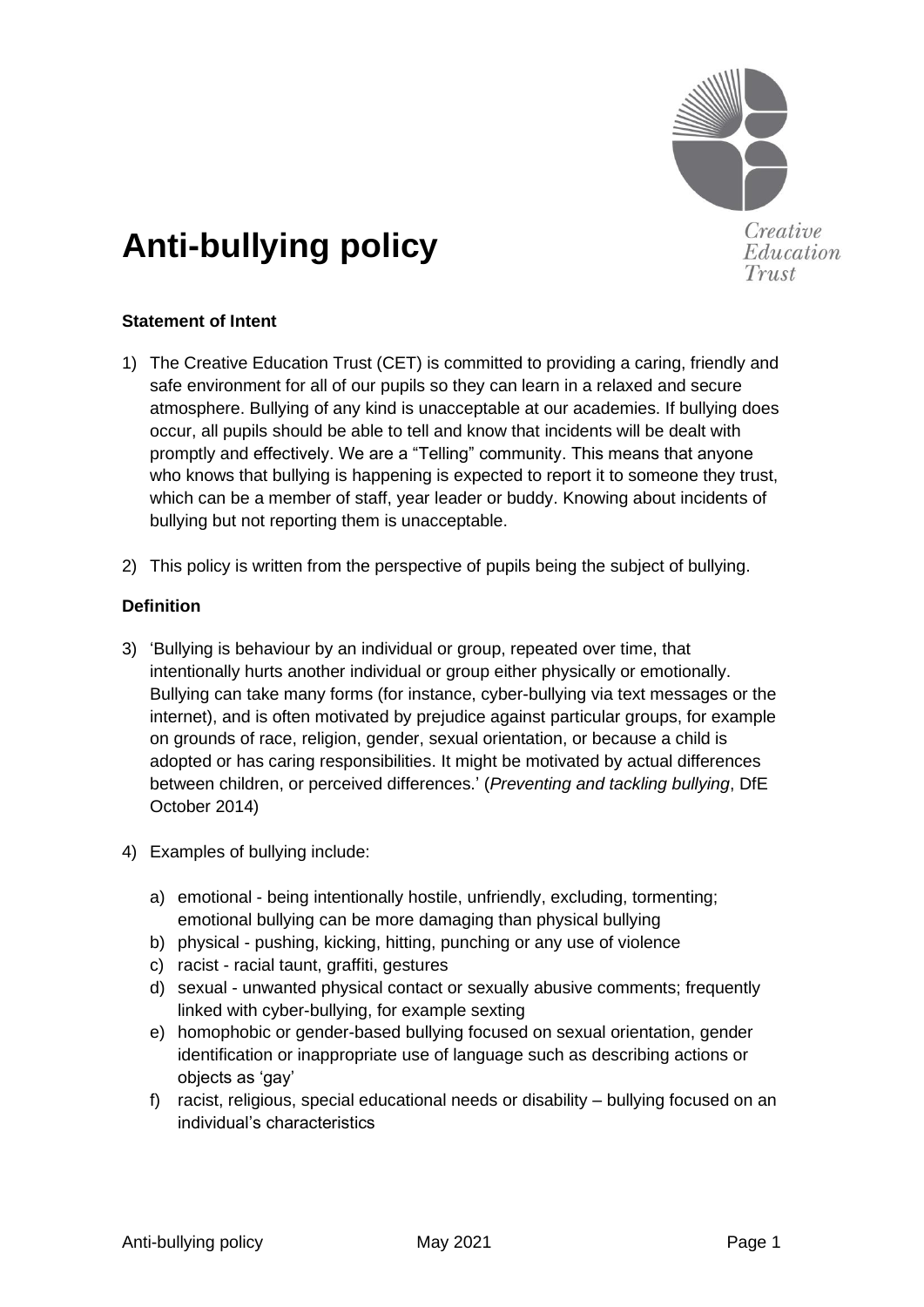

- g) verbal name-calling, sarcasm, spreading rumours, teasing; discriminatory language of any type is unacceptable and will be challenged
- h) cyber all areas of internet, such as e-mail and internet chat-room misuse, mobile threats by text messaging and calls, misuse of associated technologies including camera and video facilities.

## **Objectives**

- 5) To develop the skills necessary for pupils and staff to deal effectively with incidents as they arise.
- 6) To instil in all pupils the desire to eliminate any behaviour which can be construed as menacing, threatening or physically damaging.
- 7) To develop in all pupils a confident and sociable manner which enables them to look after their own interests, and those of their fellow pupils.
- 8) To create in parents a feeling of confidence that their children are safe in the academy and an assurance in the academy's ability to deal with any such problems.
- 9) To include pupil voice in making decisions about the academy's position on bullying.
- 10) To notify parents of those pupils involved in incidents of bullying, as perpetrators or victims, and the action taken by the academy.
- 11) To record incidents and action taken where appropriate.

#### **Prevention of bullying**

- 12) The Principal/Headteacher will ensure that pupils develop a clear understanding about what bullying is, the impact it can have and how to prevent and report bullying. This will typically be through the PSHE curriculum and assembly programme.
- 13) All staff must be familiar with the academy's current policies to protect pupils from bullying and other forms of harm, specifically the anti-bullying policy, behaviour for learning policy and the child protection policy.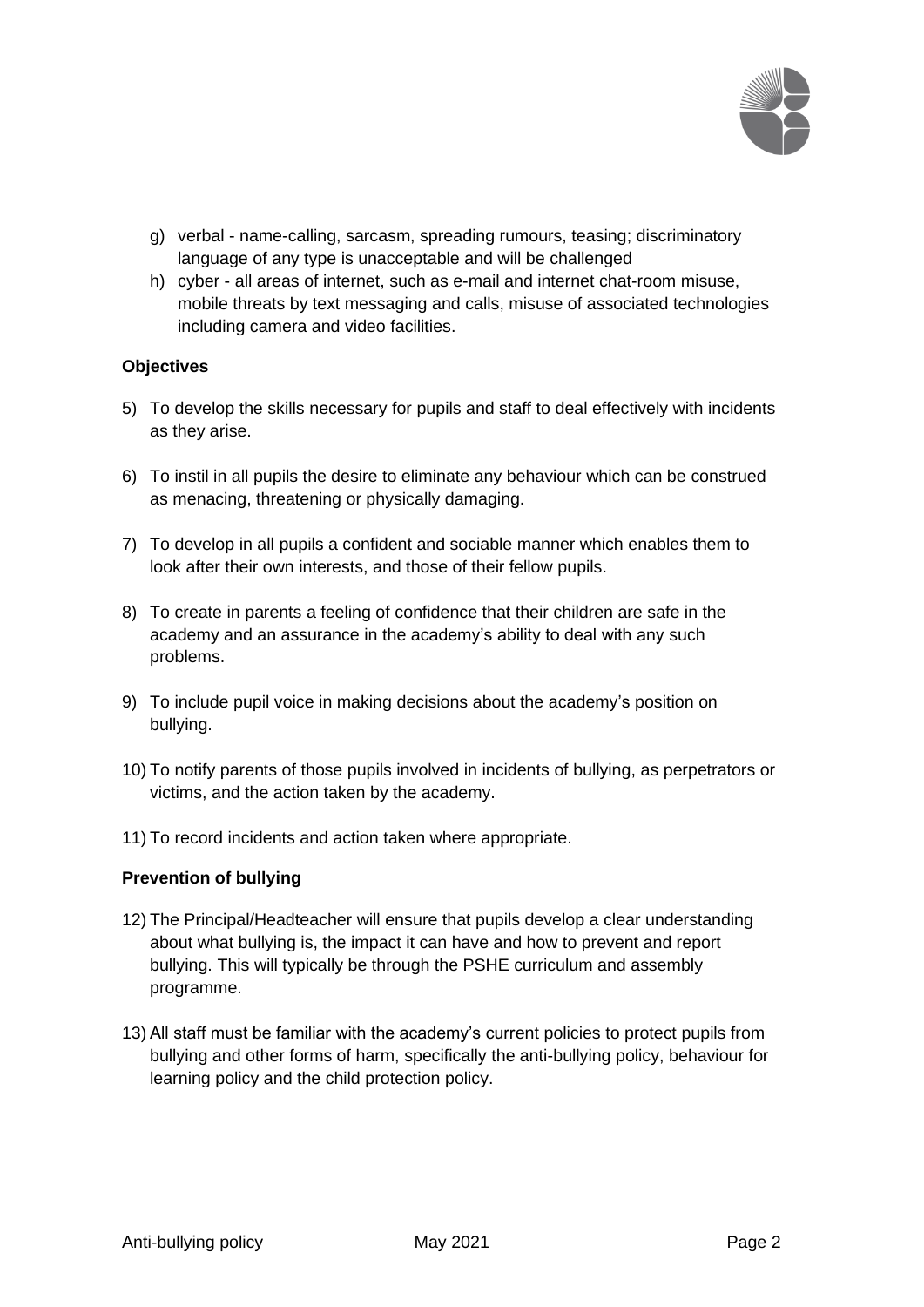

- 14) The Principal/Headteacher will ensure that all staff have a thorough understanding about how to prevent and tackle bullying through the academy's induction and professional development programme.
- 15) CET takes the protection of pupils from radicalisation very seriously. All staff are suitably trained and kept up to date in order that they are equipped to identify children at risk of being drawn into terrorism and to challenge extremist ideas. The designated safeguarding lead provides guidance to staff to ensure that any concerns that a child might be vulnerable to radicalisation are referred to Channel when appropriate. The school will work closely with parents, unless it has specific reason to think that this would put the child at risk, to identify early signs of radicalisation, keeping them informed about any concerns in school and pointing them towards the right support mechanisms.

#### **Anti-Bullying Procedures**

- 16) It is the responsibility of the Principal/Head to share the specifics of this policy with staff, students and parents/carers.
- 17) If parents or pupils have any concerns that bullying may be occurring, they should speak immediately with the child's class teacher. If a parent or child does not feel comfortable to do this, they should speak with any other member of staff.
- 18) It is the responsibility of every member of staff to ensure that any allegations or concerns reported to them are properly investigated. If they are unable to do this themselves, they must pass the case on to a member of the pastoral team or a senior leader. Pupils must be confident that incidents will be investigated fully and fairly.
- 19) Although most incidents of bullying will come to the attention of staff directly from pupils or parents, all staff must be vigilant in watching for activity both inside and outside lessons which might be evidence of bullying. They should look particularly for early signs of distress in pupils and follow this up to find out the cause. Any serious matters should be referred on to the Principal/Headteacher or a delegated senior member of staff.
- 20) Pastoral staff will make it clear that pupils may confide in them if they are experiencing problems of any kind. Pastoral staff also need to say that, if for any reason pupils are unhappy to talk to them, then other members of staff are available. The atmosphere should be receptive and sympathetic.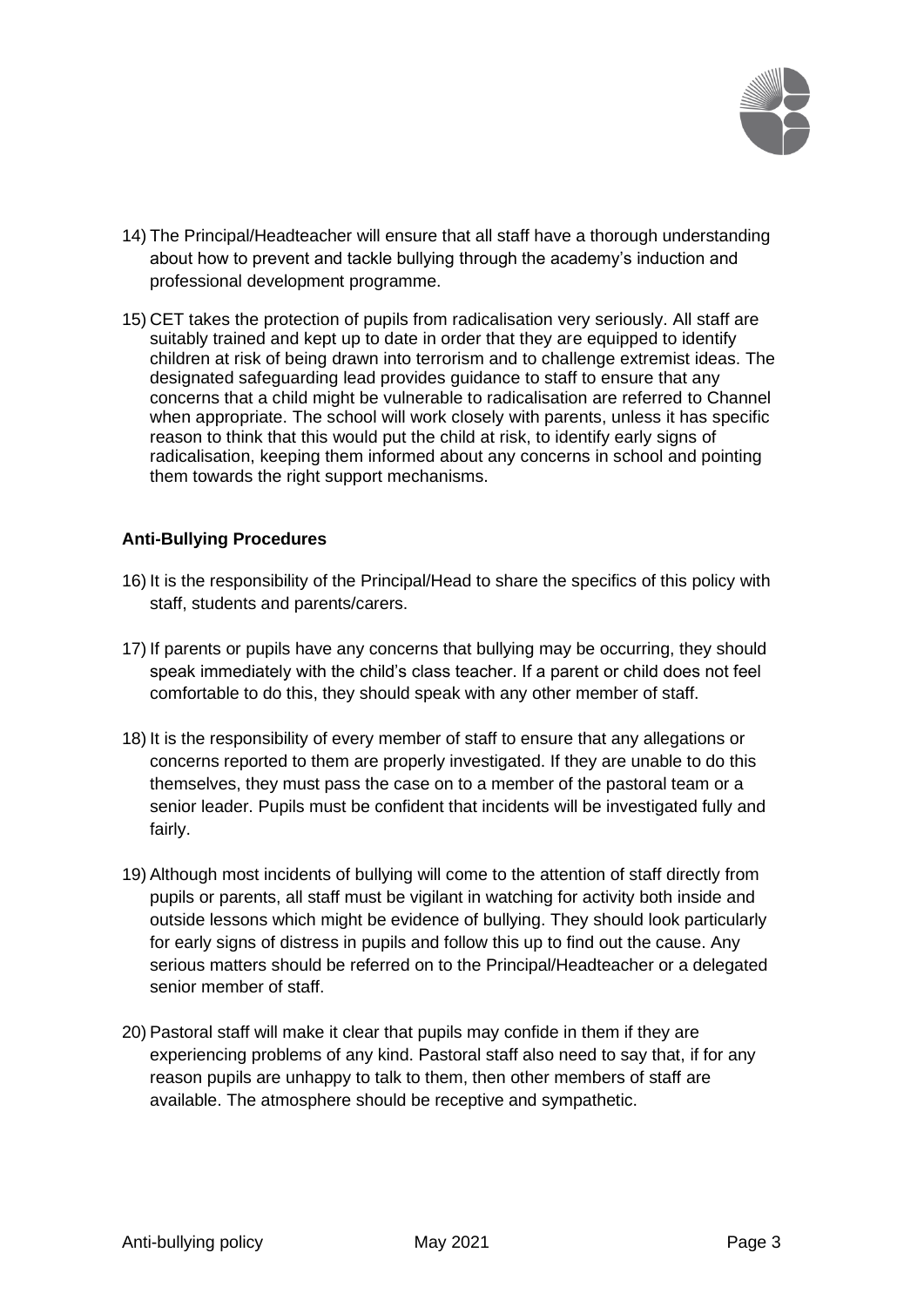

- 21) When a concern arises, the facts will be established, usually by asking any pupils concerned to write accounts of what has happened. In some cases false and exaggerated allegations will be made, whilst in others witnesses will give conflicting evidence. A judicious balance between the accounts of the alleged bully, the pupil being bullied and reliable witnesses will need to be kept, taking account of personal knowledge of the children concerned.
- 22) Serious allegations of bullying should be dealt with by a member of the pastoral staff or a senior leader in the first instance, who will ensure that the Principal/Headteacher is made aware of the situation. The Principal/Headteacher will ensure that those members of staff investigating an allegation or concern are fully supported with expertise both within school and from external agencies as required.
- 23) Once the matter has been investigated, the unacceptable nature of any behaviour will be made clear to the bully and his or her parents. Any pupils whose behaviour is found to be unacceptable will be punished in line with the CET behaviour policy and academy's behaviour management procedures. The consequences of any repetition must be emphasised.
- 24) Parents of perpetrators and victims will be contacted by the academy and offered guidance, including signposting to external agencies, to support their children.
- 25) Both the bully and the pupil being bullied will be advised and counselled about their future behaviour. In most cases pastoral staff are best placed to offer this and they will ensure that parents are aware of this process and are supportive of it.
- 26) The Principal/Headteacher will ensure that, following an incident, the perpetrators and victims are monitored and that any recurrence is dealt with swiftly and victims are supported to enable them to partake fully in normal academy life.
- 27) All CET academies must keep written records of all bullying incidents and the action taken. A summary of these records must be reported to the AC/RIB in the Academy Report at each AC/RIB meeting.
- 28) There will be occasions where, despite all efforts, problems continue. It is particularly difficult to deal with bullying or harassment that takes place outside an academy and, in these cases, the academy will advise parents to make contact with the police if they feel that this is appropriate or other supportive agencies. There are other circumstances, for example where the academy may be unable to achieve the desired result. In such cases it is sometimes necessary to persuade